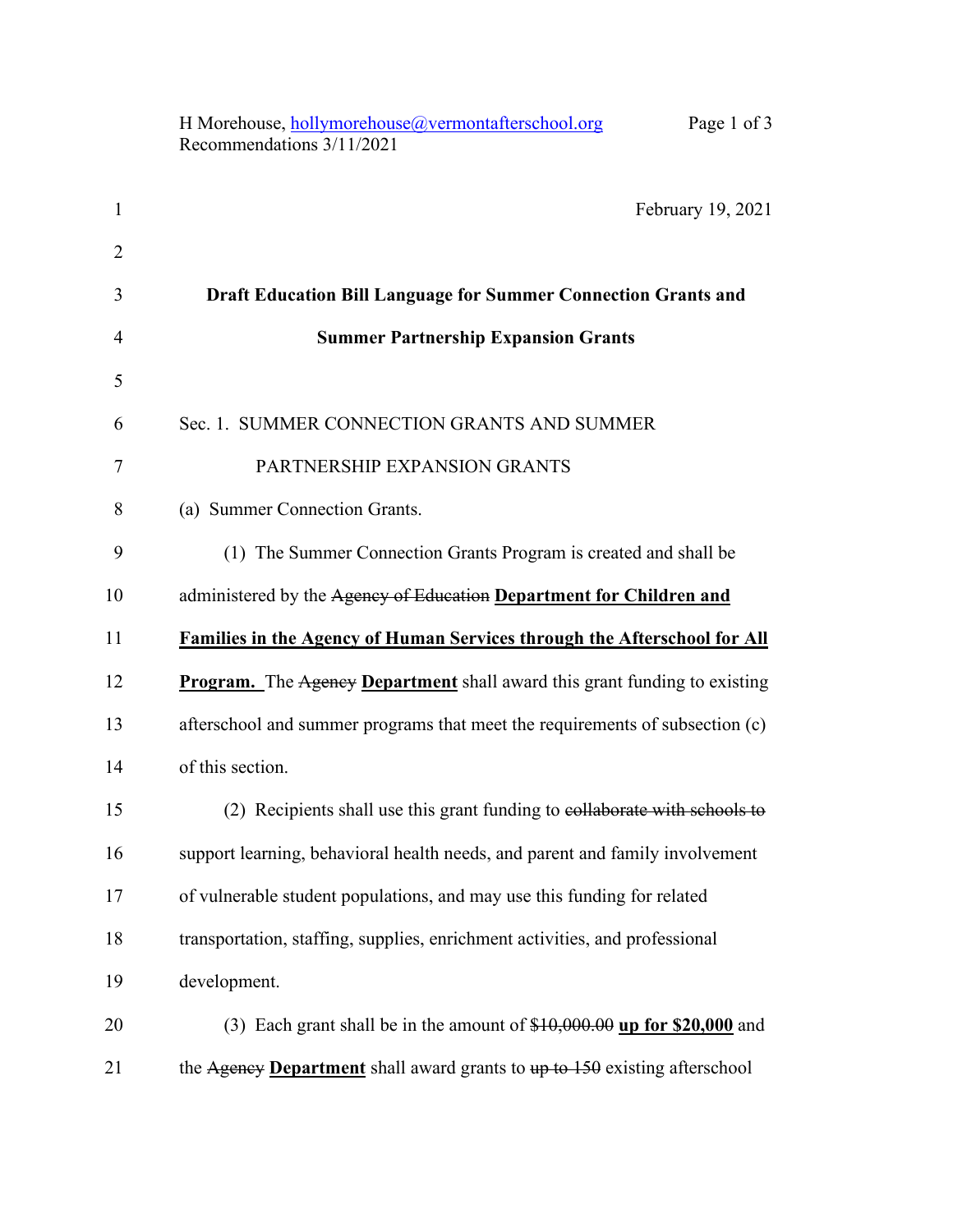H Morehouse, <u>hollymorehouse@vermontafterschool.org</u> Page 2 of 3 Recommendations 3/11/2021

| $\mathbf{1}$   | and summer programs. Up to \$1,500,000.00 shall be available for the                    |
|----------------|-----------------------------------------------------------------------------------------|
| $\overline{2}$ | <b>Summer Connection Grants Program.</b>                                                |
| 3              | (b) Summer Partnership Expansion Grants.                                                |
| 4              | (1) The Summer Partnership Expansion Grants Program is created and                      |
| 5              | shall be administered by the Agency of Education-Department for Children                |
| 6              | and Families in the Agency of Human Services through the Afterschool                    |
| 7              | for All Program. The Agency Department shall award this grant funding to                |
| 8              | assist a school, non-profit organization, town recreation center, or licensed           |
| 9              | childcare center elosely partnered collaborating with a school in starting a            |
| 10             | summer program in communities that do not currently have 21C funding or an              |
| 11             | established, low-cost summer program and that will meet the requirements of             |
| 12             | subsection (c) of this section.                                                         |
| 13             | (2) Recipients shall use this grant funding to collaborate with schools to              |
| 14             | support learning, behavioral health needs, and parent and family involvement            |
| 15             | of vulnerable student populations, and may use this funding for related                 |
| 16             | transportation, staffing, supplies, enrichment activities, and professional             |
| 17             | development.                                                                            |
| 18             | (3) Each grant shall be in the amount of $\mathbf{u} \mathbf{p}$ to \$50,000.00 and the |
| 19             | Agency Department shall award grants to establish $up to 50$ new summer                 |
| 20             | programs. Up to \$2,500,000.00 shall be available for the Summer                        |
| 21             | <b>Partnership Expansion Grants.</b>                                                    |